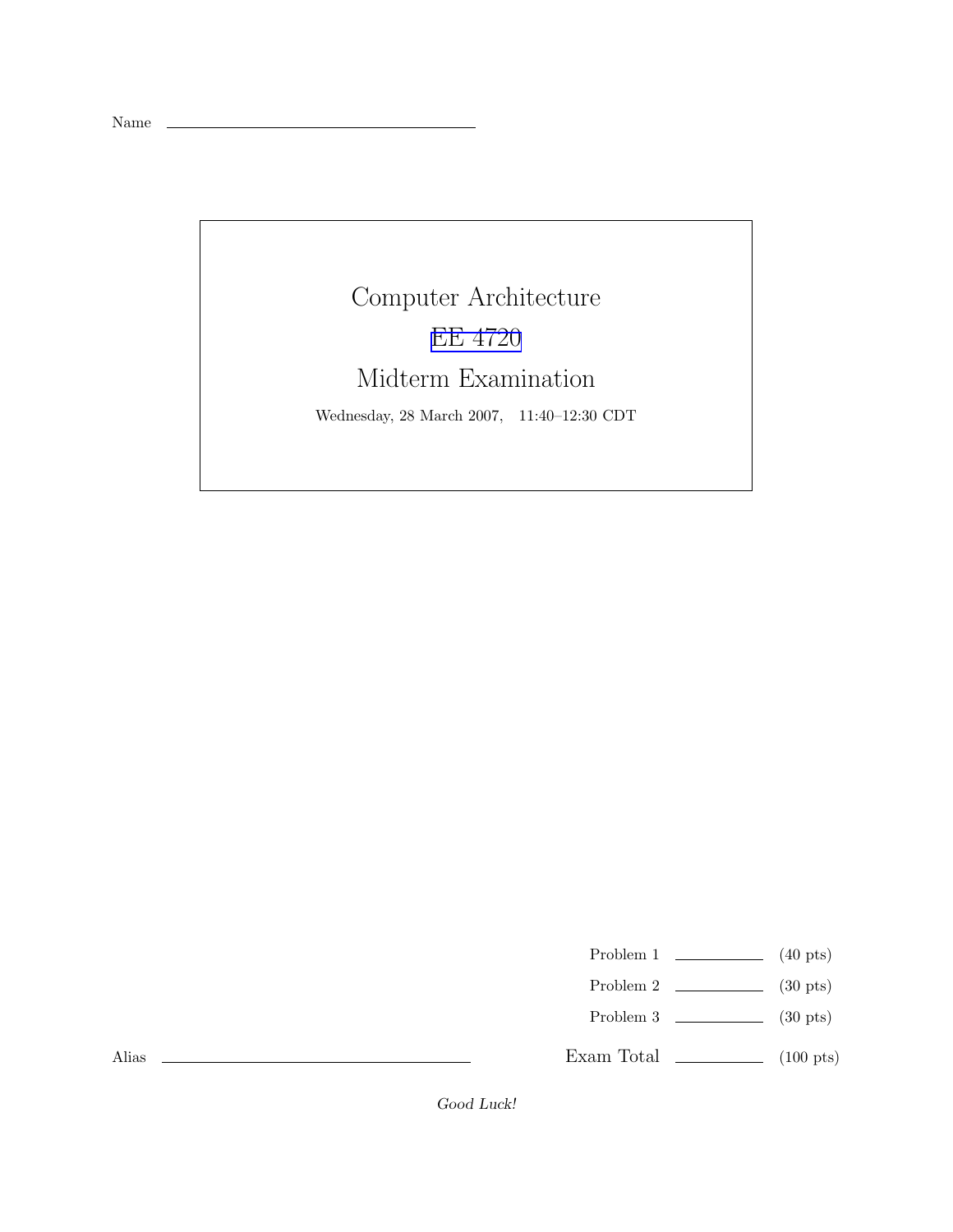Problem 1: In the MIPS implementation below some wires are labeled with cycle numbers and values that will then be present. For example,  $\boxed{c1:15}$  indicates that at cycle 1 the wire will hold a 15. Other wires are labeled just with cycle numbers, indicating that the wire is used at that cycle. If a value on any labeled wire is changed the code would execute incorrectly. Note that the last instruction and the address of two instructions have been provided. [40 pts]

Finish a program consistent with these labels.

All register numbers and immediate values can be determined.

Be sure to fill the three blocks marked Fill In.

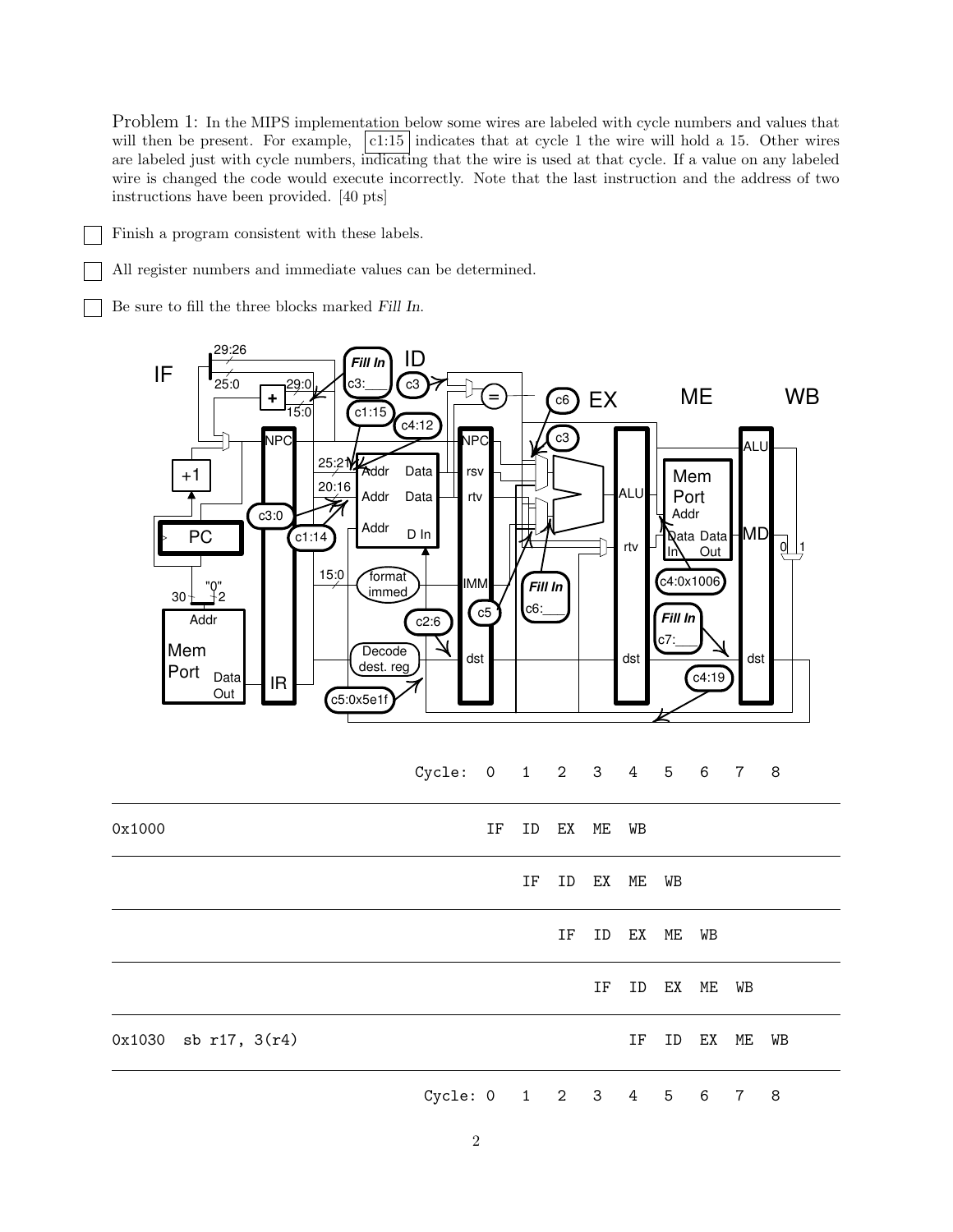Problem 2: Answer each question below.

(a) Show the encoding of the MIPS xor instruction below. In particular, show the name of each field in the encoded instruction, the fields' bit positions, and the fields' values. If you don't know the value of a field (there's one or two you're not expected to know) make up a value and label it "made up." Hint: It is not cheating to look at the diagram for Problem 1.

xor r5, r7, r10

[10 pts] Encoding showing field names, bit positions, and values.

(b) Unlike some other benchmark suites, in SPECcpu the tester compiles the benchmarks (rather than having SPEC provide the benchmarks already compiled). [10 pts]

How does this difference make SPECcpu valuable to those in the area of computer architecture?

Why might this difference make SPECcpu less valuable to those looking for the fastest computer to run their favorite game?

(c) A company is considering adding a BCD data type to their new ISA. An analysis of a suite of Cobol programs, widely used by their customers, shows that the ISA's BCD data type would be extensively used. [10 pts]

What more does the company need to know to make the decision?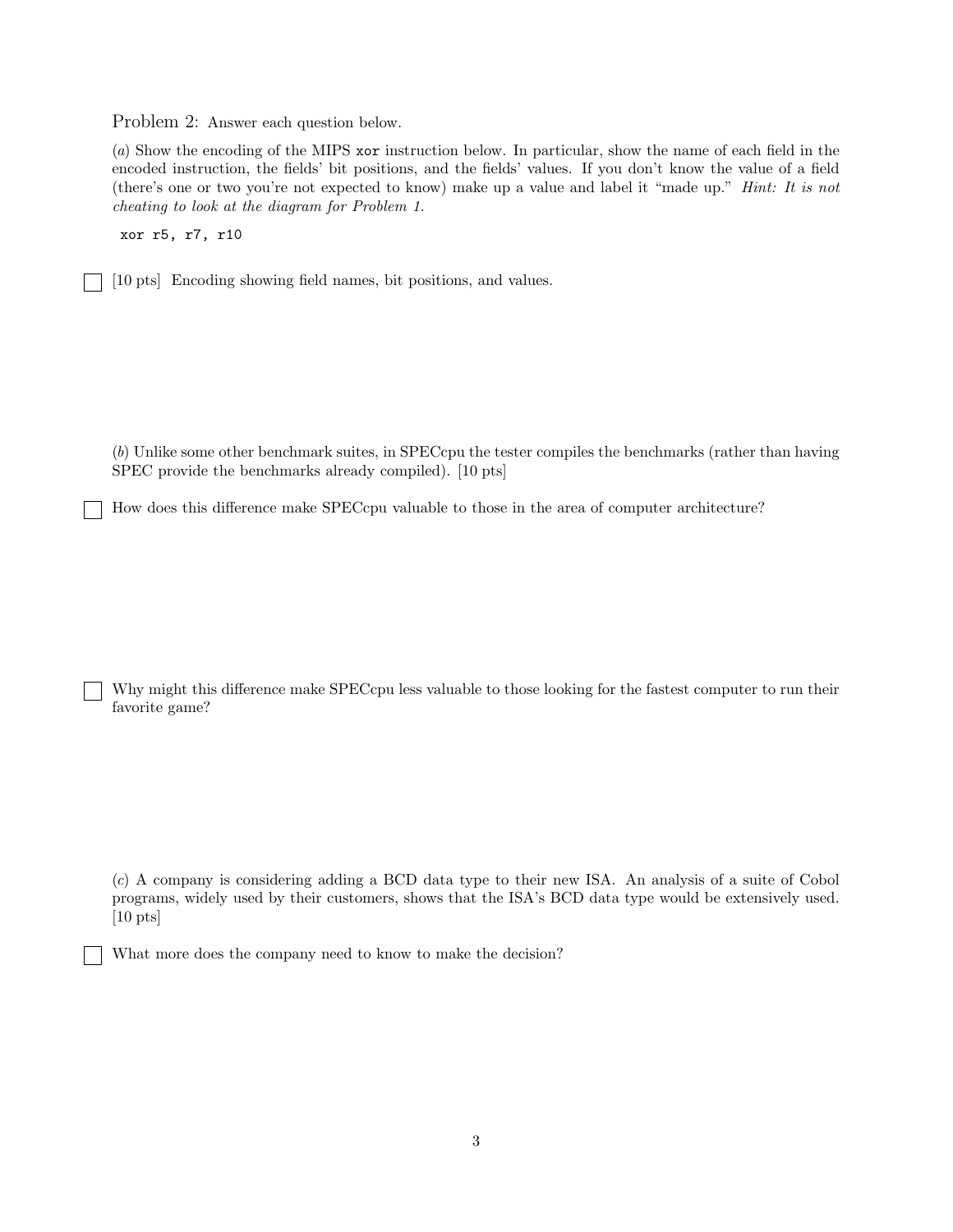Problem 3: Answer each question below.

 $\mathbf{L}$ 

(a) The MIPS code below loads a character from memory and places it in bit positions 15:8 of register r3. [10 pts]

lbu r1,  $0(r2)$  # Note: r2 can be any address. sll r1, r1, 8 and r3, r3, r4  $#$  r4 = 0xffff00ff or r3, r3, r1

Explain how this code is similar to, and differs from, the operation performed by  $1wl$  and  $1wr$  (from Homework 1).

Given that MIPS already has lwl and lwr is it worthwhile adding an instruction that performs the same operation as the code above? Explain, stating any necessary assumptions or made-up data.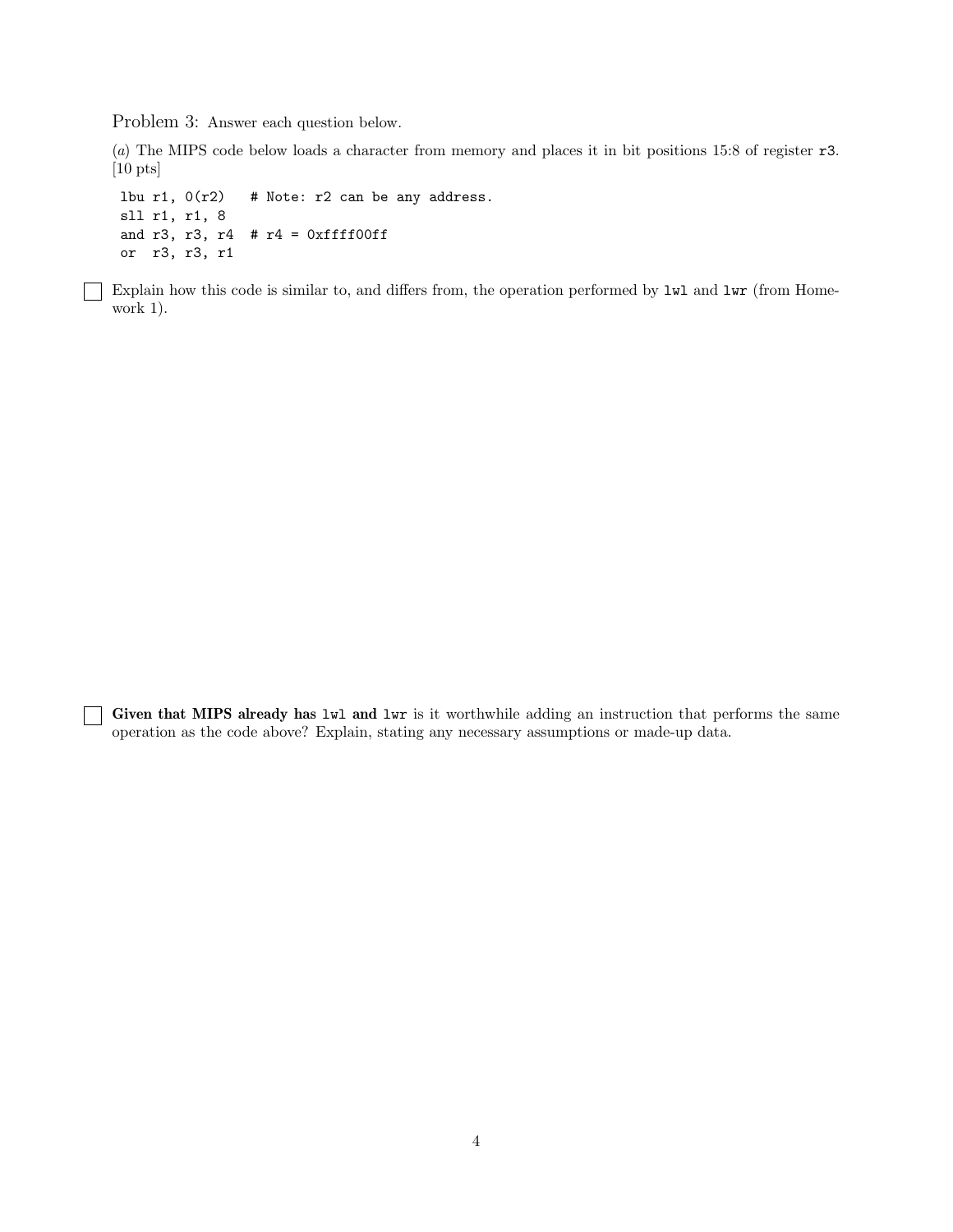(b) The first code fragment below, standard MIPS, uses a slt to perform a comparison for a branch. The second uses a proposed MIPS branch instruction that does the comparison itself and as a result the target is fetched one cycle sooner. The first execution is on sImp, an implementation of standard MIPS, the second execution is on bImp, an implementation of the proposed MIPS; bImp includes blt but is otherwise identical to sImp. [10 pts]

```
# Standard MIPS Cyc: 0 1 2 3 4 5 6 7
slt r1, r2, r3 IF ID EX ME WB
bne r1, r0, TARG IF ID EX ME WB
nop IF ID EX ME WB
TARG: xor r4, r5, r6 IF ID EX ME WB
# Proposed MIPS Cyc: 0 1 2 3 4 5 6 7
blt r2, r3, TARG IF ID EX ME WB
nop IF ID EX ME WB
TARG: xor r4, r5, r6 IF ID EX ME WB
```
Why might the clock frequency of bImp be lower than sImp?

How does knowing the percentage of branches in a program help determine if bImp can run the program faster than sImp (when compiled for the respective implementation)?